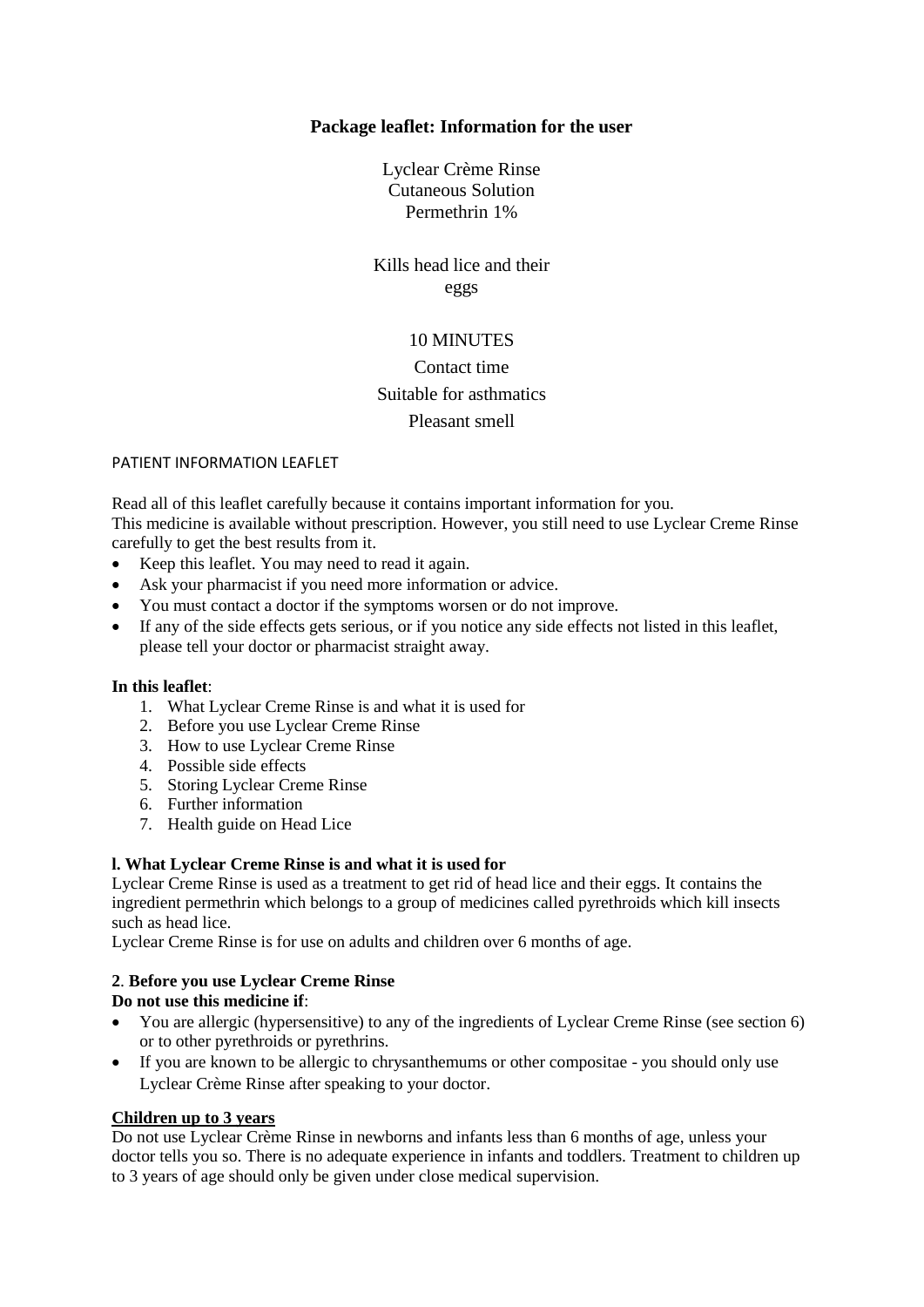#### **Take special care with Lyclear Creme Rinse**

If you are a healthcare worker who regularly uses Lyclear Creme Rinse on patients, you should consider wearing gloves to avoid possible irritation to your hands.

If you have asthma - Lyclear Creme Rinse may be used normally, however talk to your doctor or pharmacist before commencing treatment if you have any particular concerns.

Coloured or permed hair: There have been some extremely rare complaints about this product's effect on permed or coloured hair but it has not been studied. It is therefore a good idea to apply Lyclear to a small section of hair before treating the entire head if you colour or perm your hair. If a child is doing their own treatment with Lyclear, it should be under adult supervision. There is no reason to change your normal hair washing routines following treatment.

#### **Taking other medicines**

Lyclear Creme Rinse is not known to interact with any medicines.

#### **Pregnancy and breast feeding**

For precautionary reasons, you should not use Lyclear Crème Rinse during pregnancy unless your doctor advises you to do so.

As with all medicines, if you are breast feeding, consult your doctor before using Lyclear Creme Rinse.

#### **Important Information about some of the ingredients of Lyclear Creme Rinse**

Lyclear Creme Rinse contains:

- Cetyl alcohol which may cause local skin reactions (e.g. contact dermatitis).
- Stearalkonium chloride, a type of benzalkonium chloride, which may irritate the skin.
- Methyl parahydroxybenzoate (E218) and propyl parahydroxybenzoate (E216) which may cause allergic reactions (possibly delayed).
- Fragrance with amyl cinnamal, amylcinnamyl alcohol, anise alcohol, benzyl alcohol, benzyl benzoate, benzyl cinnamate, benzyl salicylate, cinnamal, cinnamyl alcohol, citral (neral + geranial), citronellol, coumarin, eugenol, farnesol, geraniol, hexyl cinnamal, hydroxycitronellal, isoeugenol, butylphenyl methylpropional, D-limonene, linalool, hydroxyisohexyl 3-cyclohexene carboxaldehyde, methyl 2-octynoate, alpha-isomethyl ionone, evernia prunastri extract, evernia furfuracea extract. These allergens may cause allergic reactions.
- Benzyl alcohol which may cause mild local irritation.
- Sunset yellow which may cause allergic reactions.

You should not apply this medicine to the breasts if you are breast feeding because the baby may take it in with your milk.

This medicine contains 46 mg propylene glycol in each 59ml bottle. This medicine contains 1859 mg Stearalkonium Chloride in each 59ml bottle.

The active ingredient of Lyclear Creme Rinse (permethrin) is not affected by chlorine in swimming pools, so normal swimming activities may continue after use.

Like other products used for the treatment of head lice, resistance can occur.

Check for head lice one week after treatment, if living lice are found, the treatment should be repeated. If after 14 days it is clear that the infestation is still active, it is recommended to use another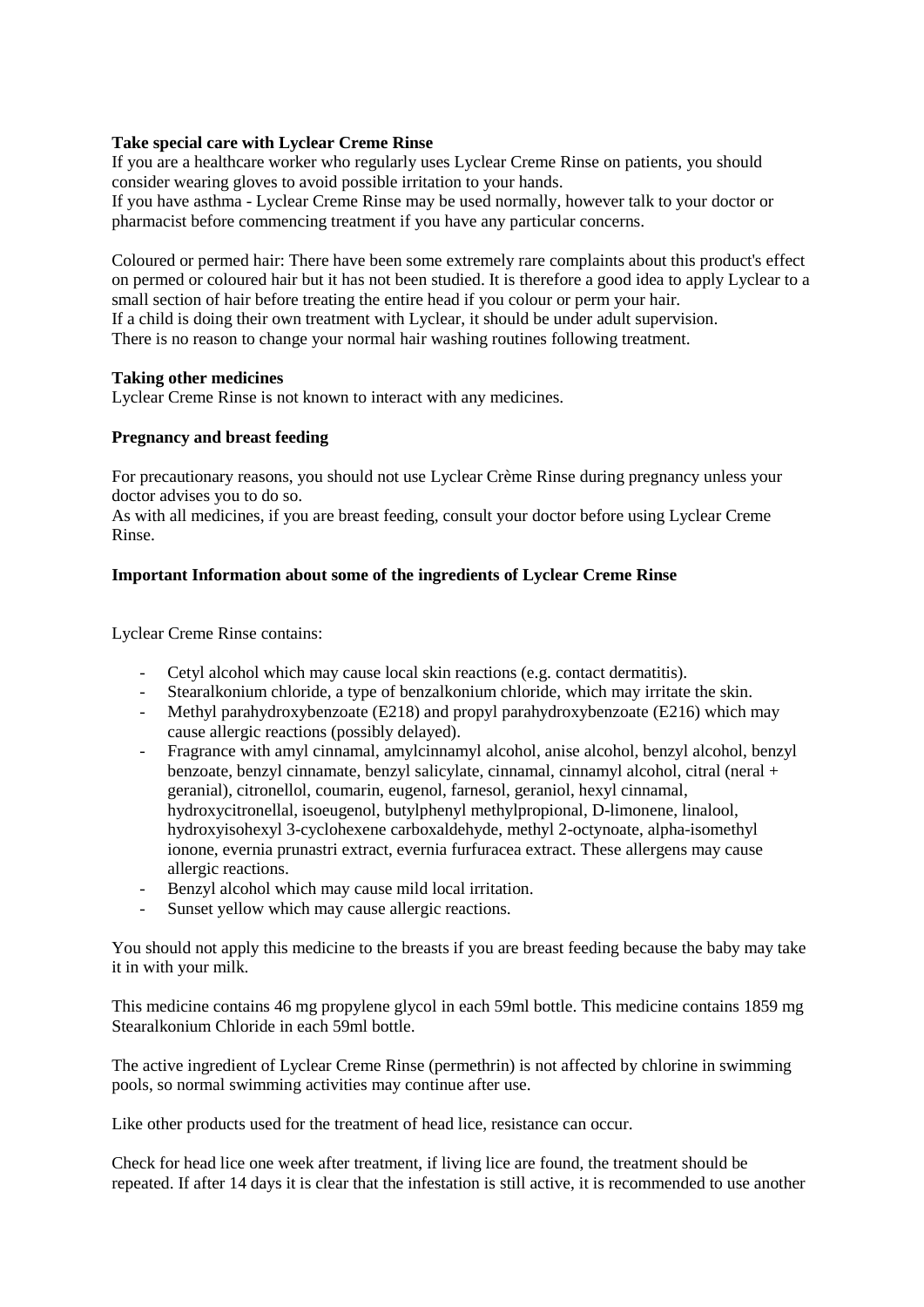product with a different active.

### **3. How to use Lyclear Creme Rinse**

Not to be swallowed. For external use only.

Lyclear Creme Rinse should not irritate the eyes, but it is best to avoid it coming into contact with the eyes. Rinse with plenty of cold water immediately should this happen.



One bottle of Lyclear Creme Rinse is usually sufficient to treat one person with shoulder length hair of average thickness, a little more may be required if the person's hair is especially thick or long. It is unlikely that 2 bottles will be required per application.

If after 7-10 days of treatment with permethrin living lice are found, treatment with permethrin should be repeated. If after 14-20 days living lice are still found, the treating physician should be consulted to consider appropriate alternative treatment options.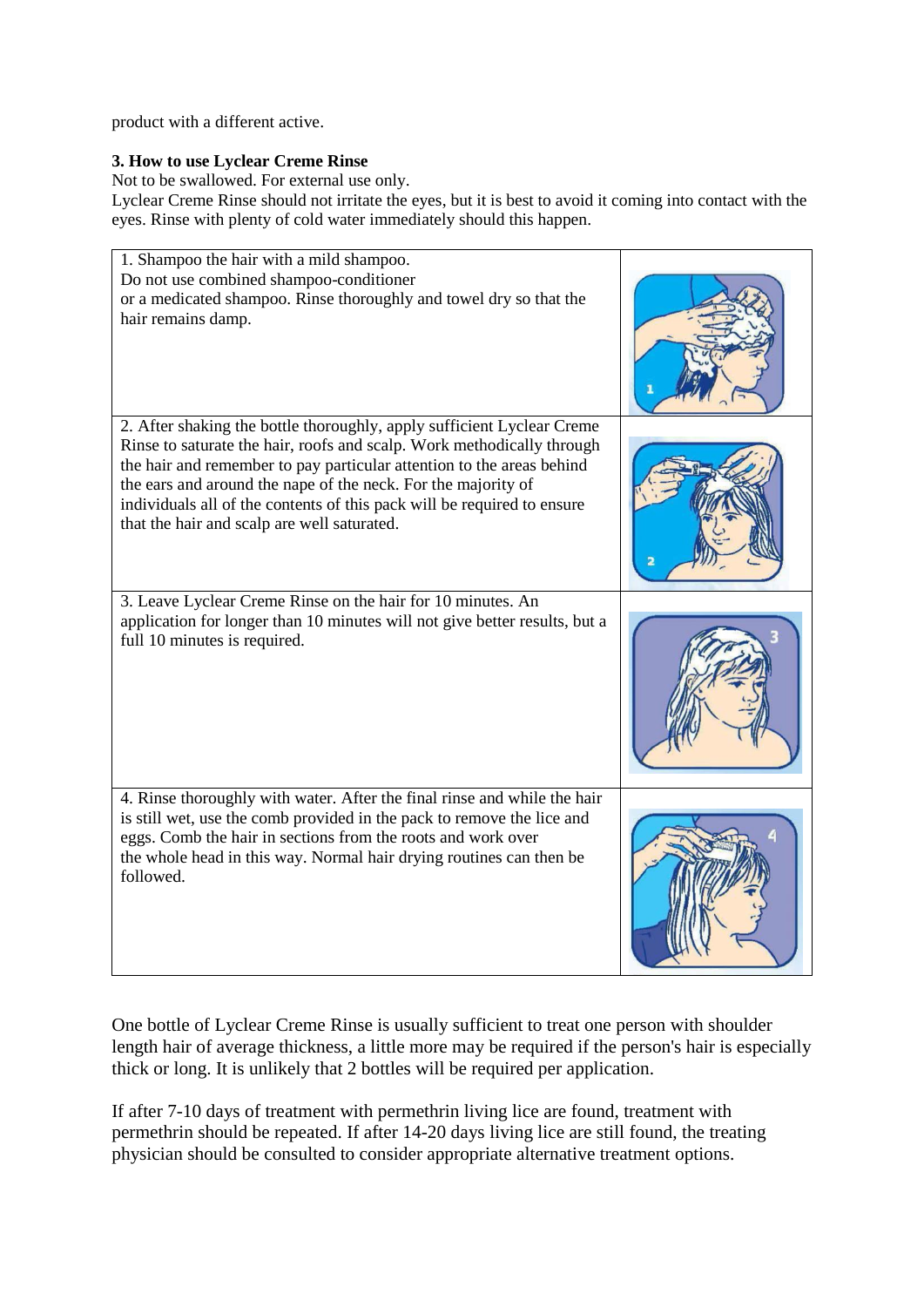If one member of the family needs treatment, it is important to check the rest of the family for head lice, **but** only those infested should be treated.

## **If you use too much**

If you accidentally apply too much Lyclear Creme Rinse, rinse thoroughly with water. If the contents of the bottle are swallowed, get medical advice from your doctor, or the Accident and Emergency Department immediately.

## **4. Possible side effects**

Like all medicines Lyclear Creme Rinse may have some possible side-effects. Occasionally skin irritation, pruritis (itch), redness or rash may occur. However, side-effects are not common and when they occur they are usually mild and cannot always be distinguished from the head lice infestation itself. Very rarely cases of hair loss have been reported.

Frequency not known: sensations on the skin (paraesthesia) such as tingling, pricking, skin burning sensation.

## **Reporting of side effects**

If you get any side effects, talk to your doctor, pharmacist or nurse. This includes any possible side effects not listed in this leaflet. You can also report side effects directly via HPRA Pharmacovigilance, Earlsfort Terrace, IRL - Dublin 2; Tel: +3531 6764971; Fax: +3531 6762517.

Website: http://www.hpra.ie; E-mail: medsafety@hpra.ie.

By reporting side effects you can help provide more information on the safety of this medicine.

## **5. Storing Lyclear Creme Rinse**

Do not store above 25°C. Keep container in the outer carton. Keep out of the reach and sight of children.

Do not use Lyclear Creme Rinse after the date (month and year) printed after "Exp" on the carton. If the expiry date has passed, take the product back to your pharmacist for safe disposal.

## **6. Further information**

Lyclear Creme Rinse is a light orange coloured cream. Lyclear Creme Rinse is available in packs of one or two 59 ml bottles. Included in the pack is a fine toothed comb which can be used to remove lice and eggs after treatment with Lyclear. *Active substances*: Permethrin (1 % w/w)

*Other ingredients*: lsopropyl alcohol, stearalkonium chloride, cetyl alcohol, ceteth-10 (polyoxyl 10 catyl ether), hyetellose, hydrolysed animal protein, methyl parahydroxybanzoate (E218), balsam fir canada, propyl parahydroxybenzoate (E216), fragrance (including amyl cinnamal, amylcinnamyl alcohol, anise alcohol, benzyl alcohol, benzyl benzoate, benzyl cinnamate, benzyl salicylate, cinnamal, cinnamyl alcohol, citral (neral + geranial), citronellol, coumarin, eugenol, farnesol, geraniol, hexyl cinnamal, hydroxycitronellal, isoeugenol, butylphenyl methylpropional, D-limonene, linalool, hydroxyisohexyl 3-cyclohexene carboxaldehyde, methyl 2-octynoate, alpha-isomethyl ionone, evernia prunastri extract, evernia furfuracea extract), propylene glycol, sunset yellow (E110), anhydrous citric acid and purified water.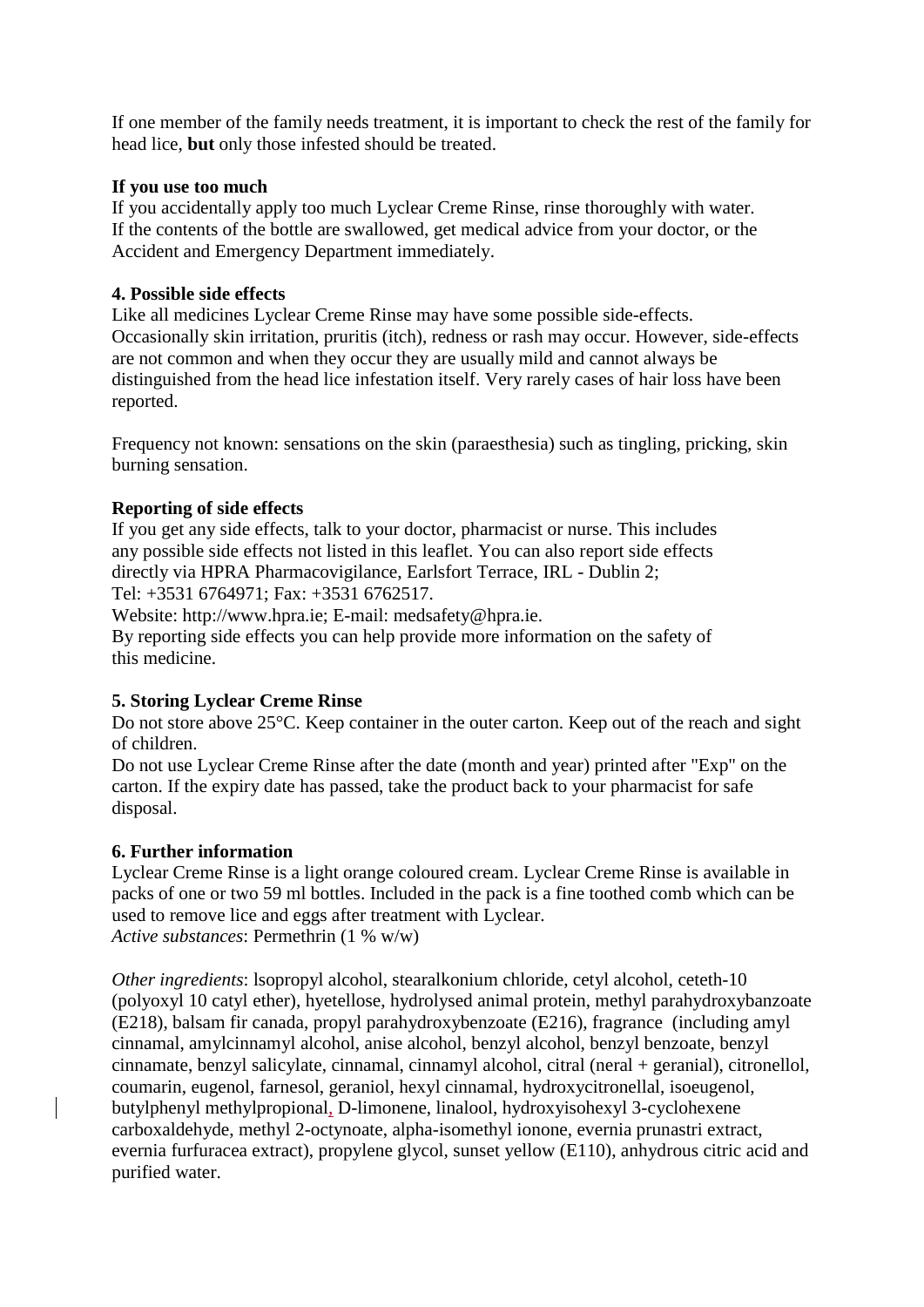### **Marketing Authorisation holder**

Chefaro Ireland DAC, The Sharp Building, Hogan Place, Dublin 2, Ireland. Send all enquiries to this address.

### **Manufacturer**

Medgenix Benelux NV, Vliegveld 21, BE-8560 Wevelgem, Belgium. Date of leaflet approval: 08/2020. Lyclear is a registered trademark.

## **7. Health Guide on Head lice**

### **Interesting facts about head lice**

It is estimated that up to half a million children catch head lice each year. Also, as with the common cold, anyone can catch head lice. So if someone in your family catches head lice, they are not alone, and it is certainly nothing to be ashamed about!

### **What are head lice?**

Head lice are small insects (their size can vary depending on the stage of their development, but adults are usually between 2-3 mm long when fully grown) which vary in colour from greyish white to brown. They like to set up home in a warm head of human hair and have no preference for the type of hair, be it brunette or blonde, straight or curly, clean or dirty, head lice are not fussy.

There is only one way for head lice to pass from one individual to another and this is by head to head contact. Head lice cannot jump, hop or fly from one person to another, and it is also unlikely for them to be passed on through things like towels, combs and chair backs.

Head lice spend most of their time on or near the scalp as they need warmth to survive. They grip on to the hair by means of special claws and feed on the scalp by sucking blood.

The female louse will lay up to 8 oval shaped eggs every night, gluing them to the base of individual hairs. After about seven days a young louse (nymph) emerges, leaving behind it a white egg shell. These white egg shells remain glued to the hair and are known as nits. The nymph will begin feeding in the same way as the adult and within about 10 days will be mature and capable of breeding.

### **What to look for**

Due to their size, colour and rapid movement, head lice are difficult to see. The eggs (creamy brown) are a little easier to spot and will be found attached to individual hairs near to the scalp. In contrast, the white nits can often be seen further from the scalp, this is because as the hair grows, the nits (which are still glued to the hair shaft) move with it.

The best way to find head lice and their eggs is to run a fine-toothed comb through damp parted hair looking carefully for evidence of lice. Signs to look for include faeces, cast skins or dead lice.

Louse faeces appear as black flecks like dust, often this is rubbed onto collars or the pillow at night resulting in shirts and bed clothes becoming dirty more quickly than usual.

## **How to prevent head lice**